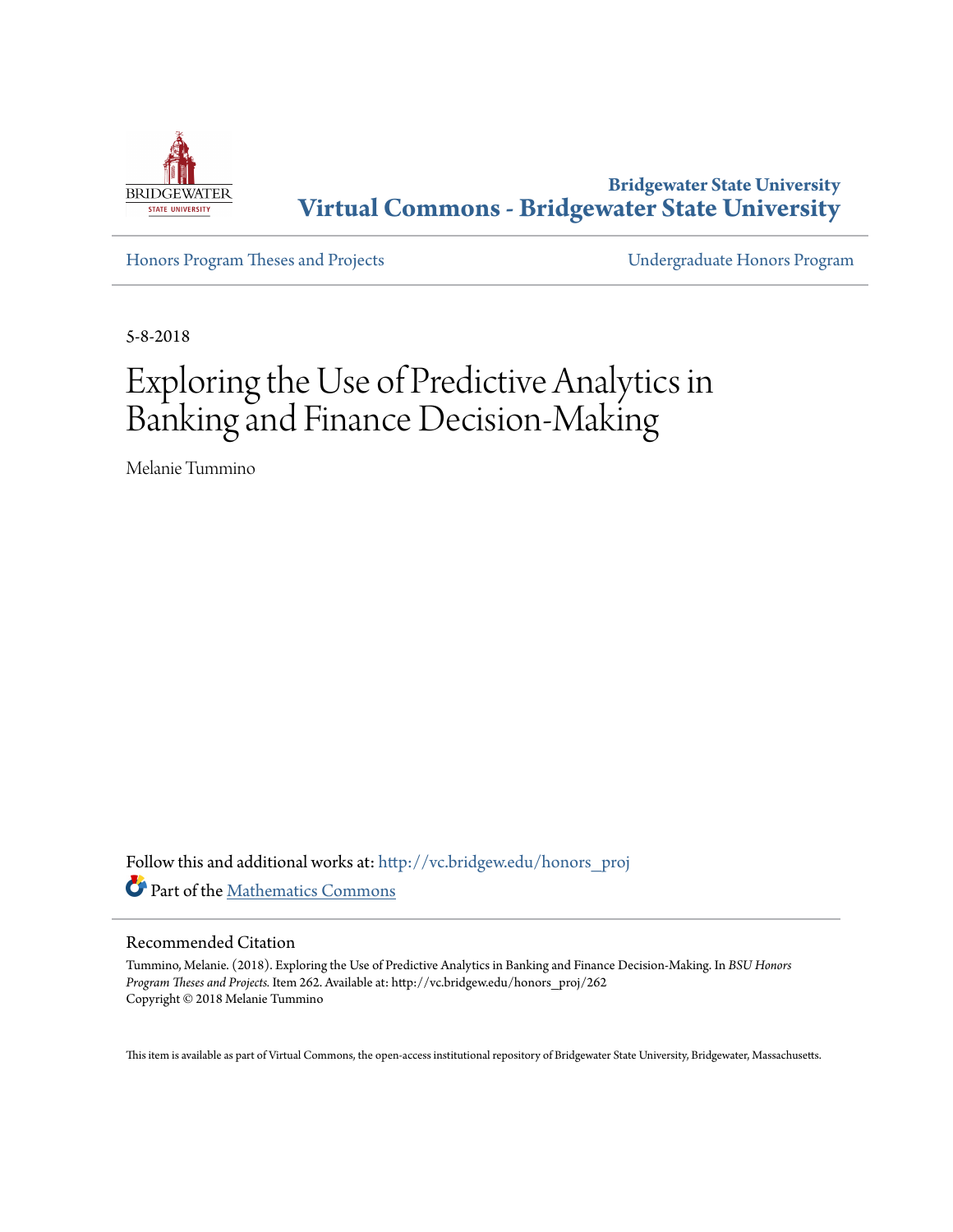Exploring the use of Predictive Analytics in Banking and Finance Decision-Making

Melanie Tummino

Submitted in Partial Completion of the Requirements for Commonwealth Honors in Mathematics

Bridgewater State University

May 8, 2018

Dr. Wanchunzi Yu, Thesis Advisor Dr. Vignon Oussa, Committee Member Dr. John Pike, Committee Member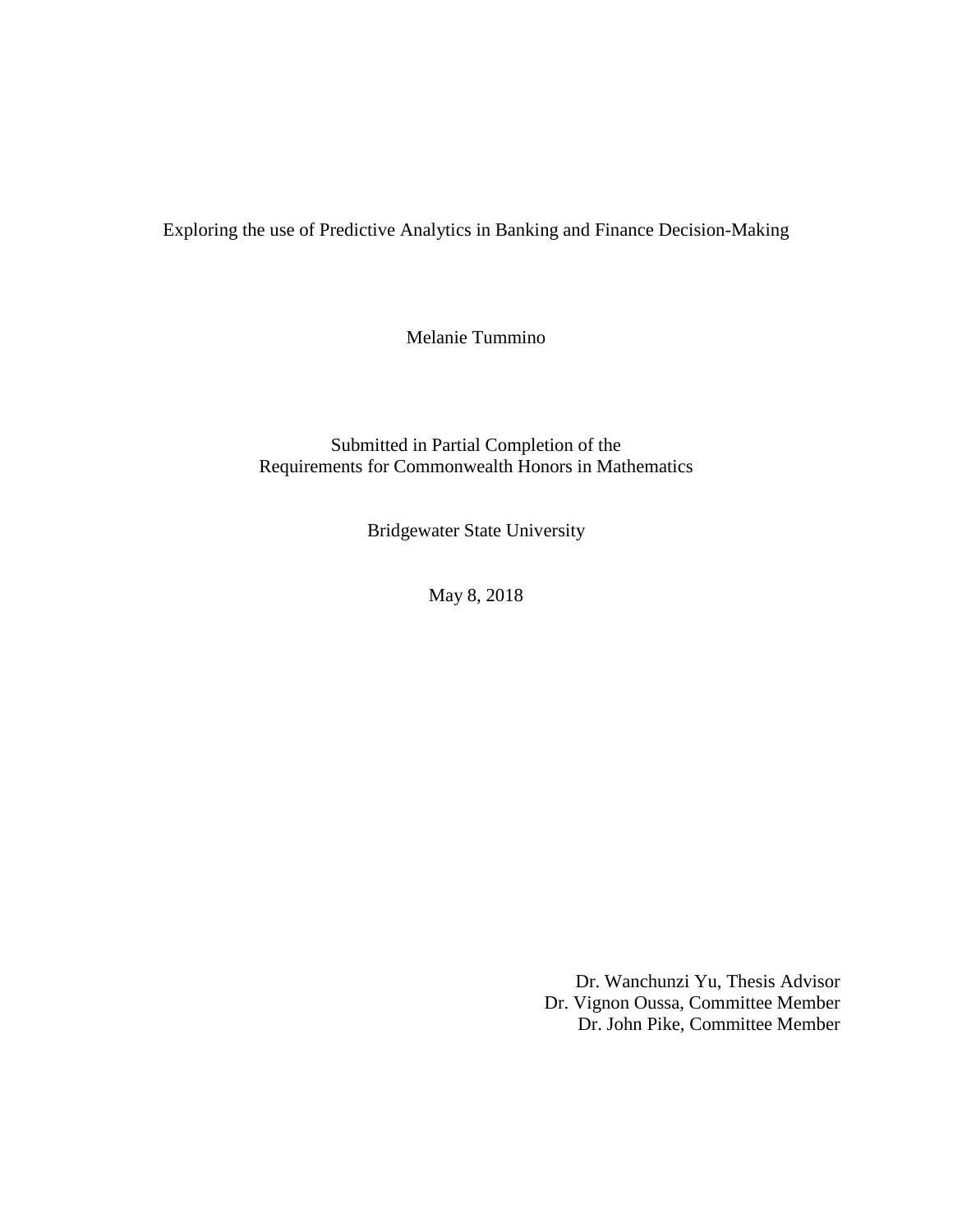# <span id="page-2-0"></span>Exploring the use of predictive analytics in banking and finance decision-making

Melanie Tummino

May 8, 2018

#### Abstract

Predictive analytics is a branch of advanced analytics that is composed of various statistical techniques where each contributes in making predictions about future scenarios and outcomes. Some of these techniques include machine learning, artificial intelligence, data mining, predictive modeling, logistic regression, etc., and the patterns found in the results can be used to identify risks and opportunity. Predictive analytics is often associated with meteorology and weather forecasting due to the fact there are many attributes to contribute to a response, but generally, it has many applications in existing growing or established businesses, especially when it comes to decision-making about revenue, customers, and productivity [\(Siegel,](#page-17-0) [2016\)](#page-17-0). This project is focused on the banking and financing area, and I analyzed two different datasets – one in which I generated data using software, and the other from a Portuguese bank that is available to the public online. The purpose of this project was to create a list of targeted customers that are more likely to sign up for a credit card and more likely to be issued a checking account as the binary responses by using predictive analytics. I investigated the relationship between the binary response, and the predictor variables, the characteristics of customers within the dataset. Analysis procedures and logistic regression are employed which allowed me to create the most accurate model for targeting these specific group of customers.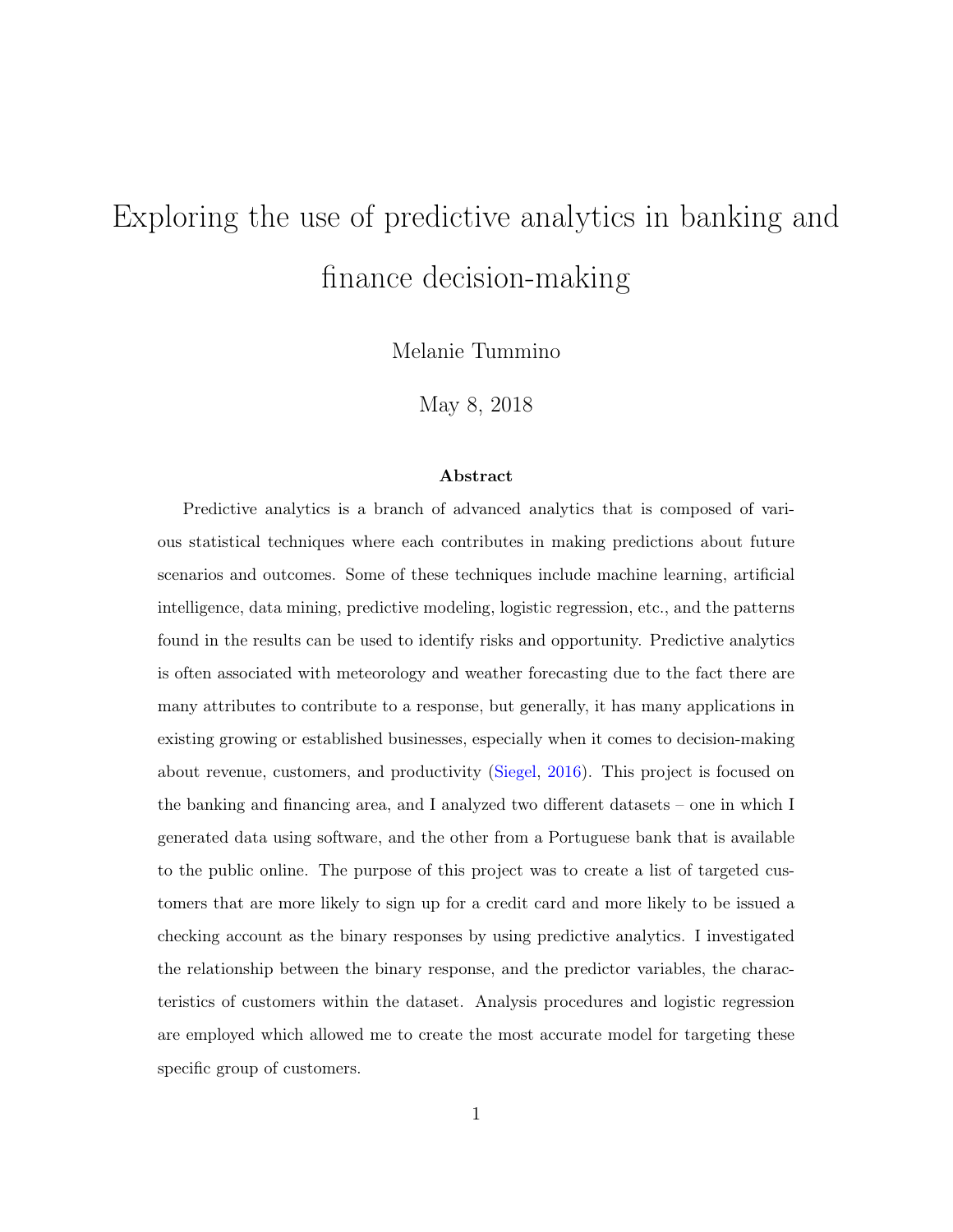#### 1 Introductory Information

Predictive analytics is most commonly used in banking and finance, especially when making decisions as to which customers a promotion should be given to. One of the main fields to focus on when using predictive analytics in a business will reside within the customer databases considering a business can't exist without its customers. To make decisions based on productivity, a company tends to focus on the existing, content customers to ensure that each decision made is in light of them. A common prediction in this field, and also the topic in which my research is focused on, is which customers a bank should target in order to increase profit. I used a number of predictive variables based on characteristics presumed to be most predictive in the analysis to target these specific customers. The statistical techniques implemented allow for more strategic and profitable decisions that are based on specific predictor variables that correlate to a binary response [\(Siegel,](#page-17-0) [2016\)](#page-17-0). First, I generated my own data given these conditions to complete the analysis and integrate results, and then I implemented the same analysis procedures to a real-life bank dataset from Portugal. In addition, I compared and tested the performance of different models using statistical software including R and SAS, and BigML is used for the analysis and visualization aspect of the research.

#### 2 Methodology

Although there are multiple statistical techniques to put into consideration while using predictive analytics, my research is focused on three main techniques, which include logistic regression, predictive modeling, and machine learning. I learned how to simulate data, consider which variables in action, identify the principle analysis and create a logistic regression model.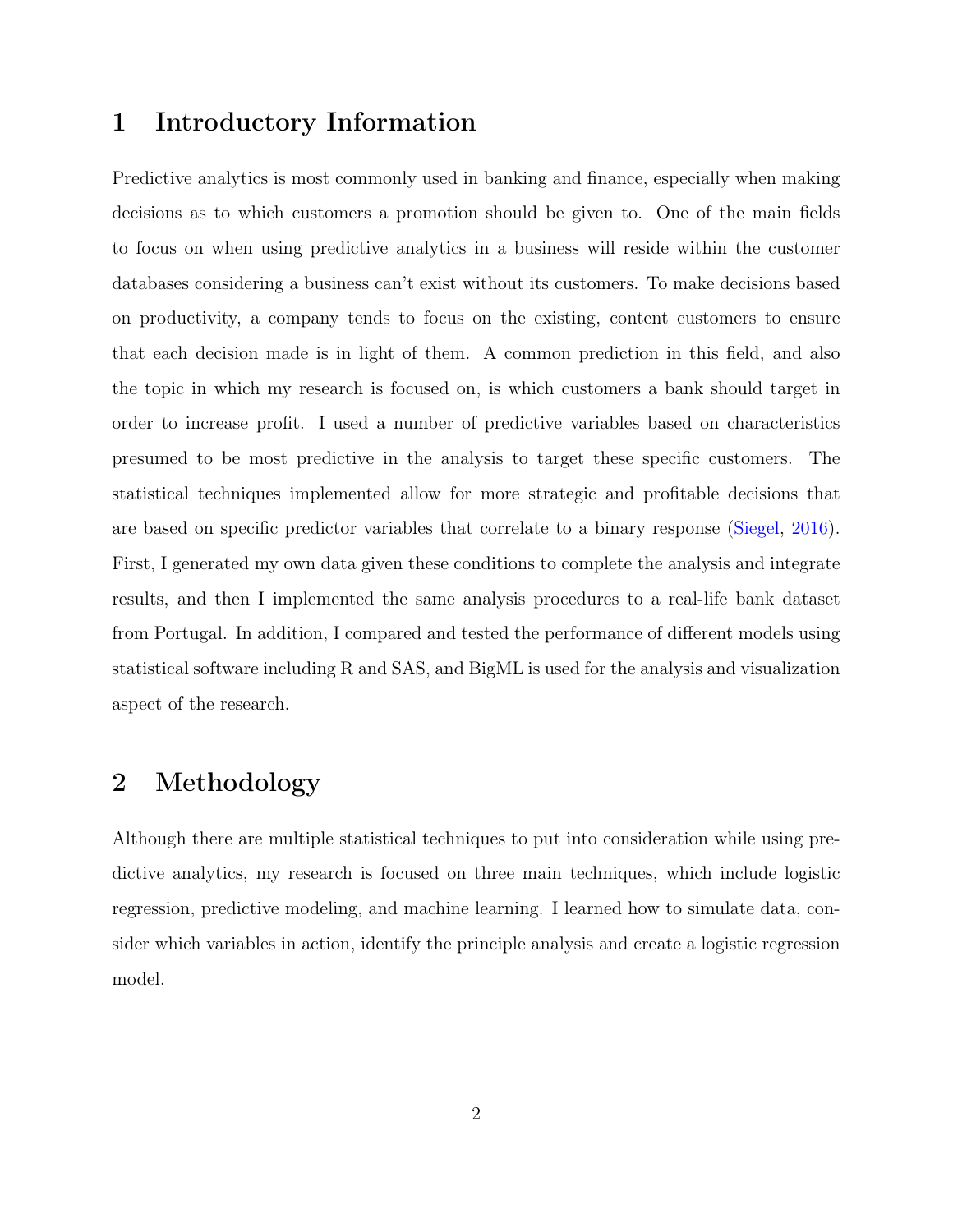I used the logistic regression model,

$$
\log \frac{p}{1-p} = \beta_0 + \beta_1 x_1 + \beta_2 x_2 + \dots + \beta_i x_i \tag{1}
$$

to analyze the data, where p is the probability that the outcome will occur, the  $\beta i$ 's are the estimators, and the  $Xi'$  are the predictor variables. The binary response Y, whether or not a customer is more likely to sign up for a credit card or more likely to be issued a checking account in the logistic regression model follows a binomial distribution. We assume a normal distribution, the dependent variable is dichotomous in nature, there are no outliers, there are no high intercorrelations among the predictors (no two variables are the same) and there is a linear relationship between the odds ratio,  $\log \frac{p}{1-p}$  and each predictor variable [\(Johnson](#page-17-1) [& Wichern,](#page-17-1) [2007\)](#page-17-1).

In this study, I had several parameters, which included my binary response and predictor variables. The binary response is the list of customers that will or will not sign up for a credit card or should or should not be issued a checking account, and the predictor variables are the characteristics within the dataset such as age, GPA, major, sex, education, job, account balance, amount of hours working per week, etc. There is a connection between these variables because the predictor variables are what influence the binary response. The model follows a normal distribution in both datasets, meaning the error terms are normal, and the estimators are generated using a parameter estimate table, and additionally through R and SAS after implementing the statistical technique of Principle Components Analysis, or PCA (this is explained in more detail later). Predictive modeling is used to create a model given the variables that are most likely to influence the binary response, or outcome. I built different predictive models based on the data reduction procedure of PCA. Machine learning is an application of artificial intelligence that provides a system the ability to identify patterns and make logical predictions without human intervention [\(Tan, Steinbach, & Kumar,](#page-17-2) [2006\)](#page-17-2). These models are analyzed and compared using three types of machine learning software: R, SAS and BigML. After drawing conclusions and making interpretations, the goal was to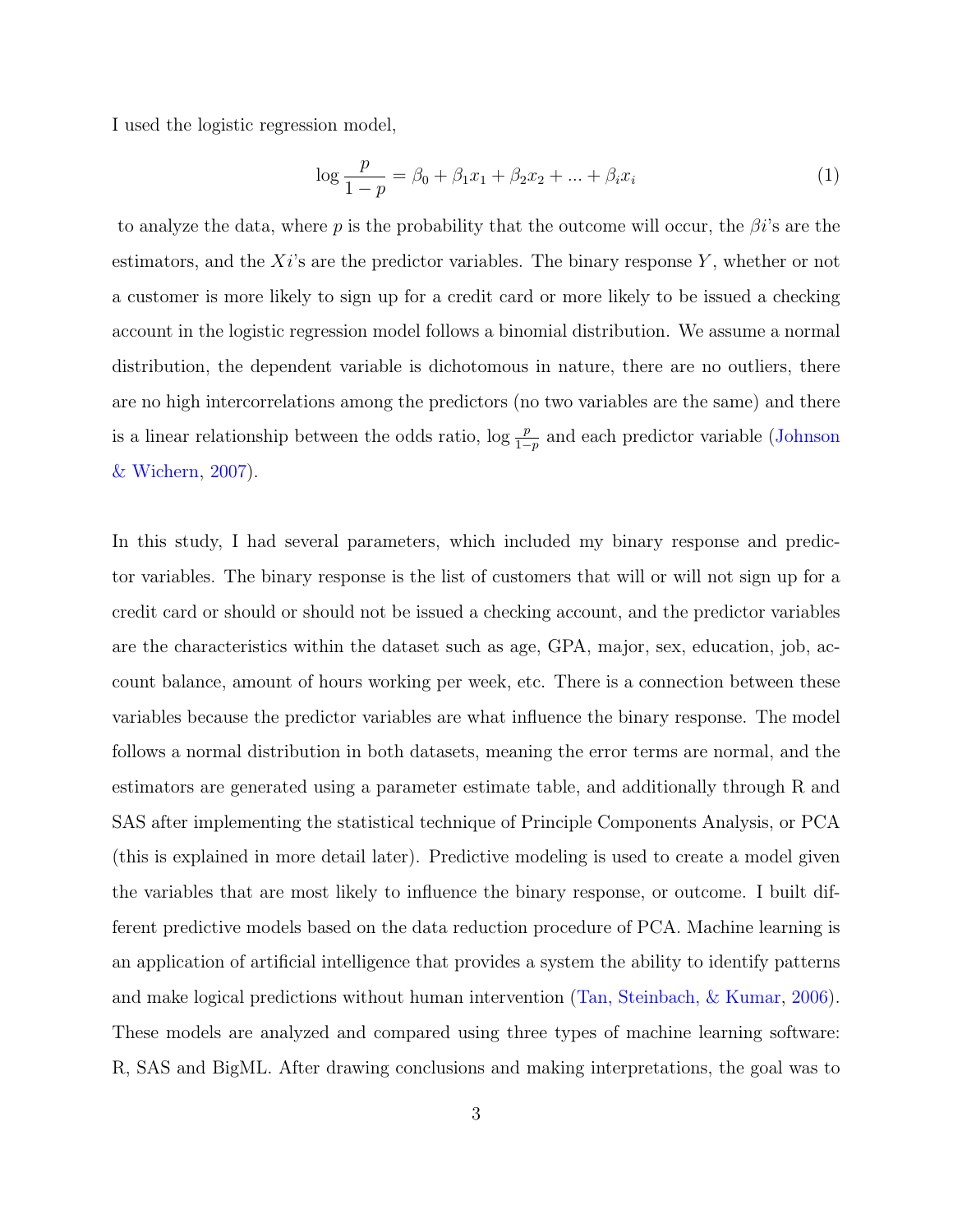choose the most useful predictive model for the analysis.

#### 3 Simulation Studies and Results

The first step was to generate my own data using R and an example dataset from the textbook, Multivariate Normal Regression Analysis, which contained 170 observations. This example dataset guided me in creating my own dataset by using the same binary response and chosen predictor variables. I generated both categorical and quantitative variables, where the categorical variable was generated with c classes and  $c-1$  dummy variables [\(Agresti,](#page-17-3) [2007\)](#page-17-3), and the quantitative variables followed a normal distribution with mean and standard deviations following the example from the textbook. I calculated accurate means and standard deviations for these variables using the information in the example dataset. I generated one categorical variable for major (business, humanities, sociology or science), and four quantitative variables for age ranging from 20-27, GPA ranging from 1.5-4.5, hours of work ranging from 0-30 hours per week, and sex (although sex is considered a categorical variable, I generated it as a quantitative variable for simplicity reasons within the R code, where 1 signified female and 0 signified male), and then of course, the binary response, or the list of customers that will or will not sign up for a credit card. The final dataset contained a total of 1,000 observations and six parameters. Once the dataset was generated, I created a regression model in R using the "glm()" function, or general linear model function and the parameter estimate table to help with my estimates. Please refer to Table 1 for the table of estimates found in the textbook, Multivariate Normal Regression Analysis.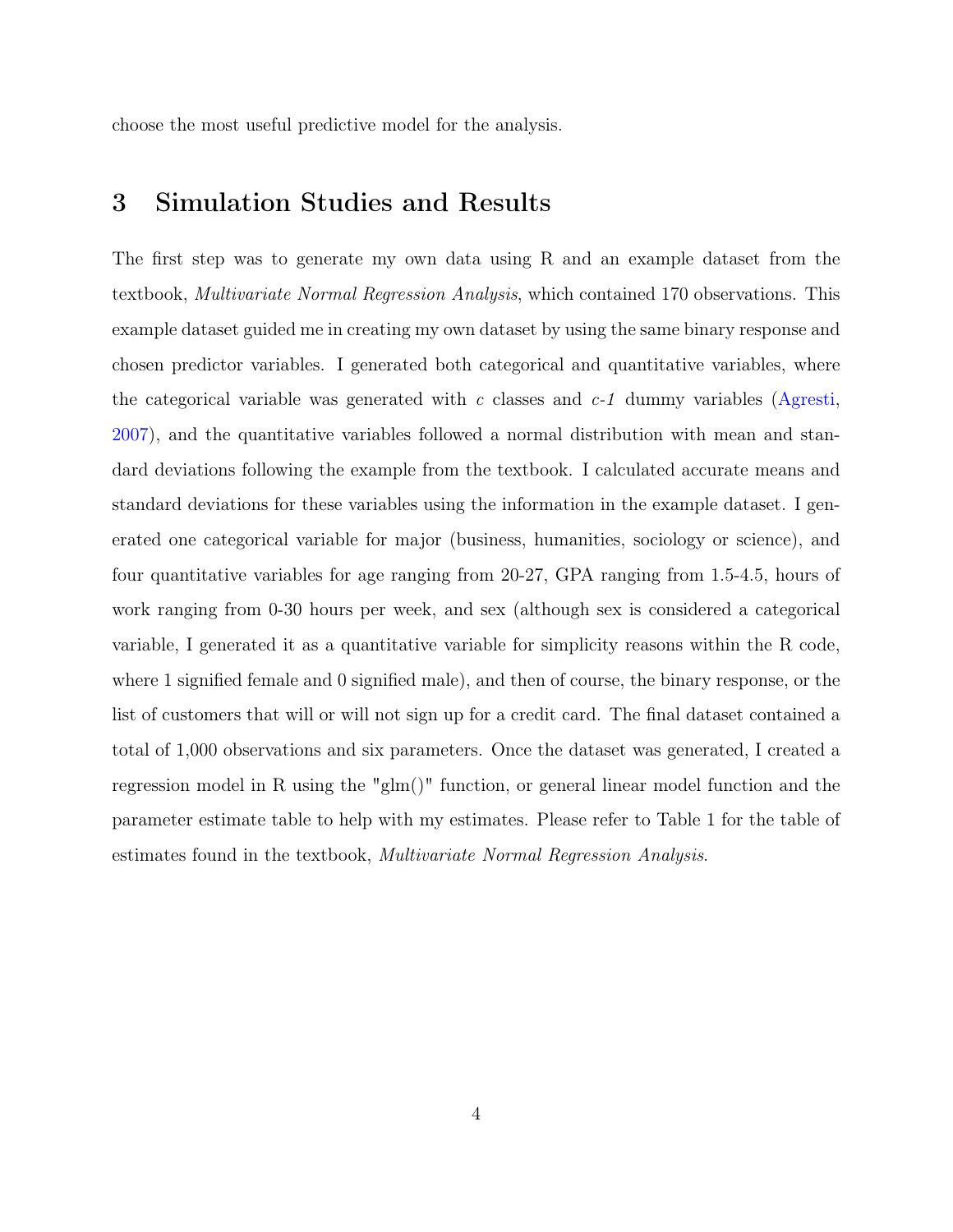| The LOGISTIC Procedure |           |  |  |
|------------------------|-----------|--|--|
| Parameter              | Estimate  |  |  |
| Intercept              | 33.2158   |  |  |
| <b>NSEX</b>            | $-0.6174$ |  |  |
| DUM MAJ1               | 0.8180    |  |  |
| DUM MAJ2               | 5.4874    |  |  |
| DUM MAJ3               | 5.0109    |  |  |
| <b>GPT</b>             | $-3.9438$ |  |  |
| AGE                    | $-0.5519$ |  |  |
| <b>HRS</b>             | -1.2542   |  |  |

Table 1: Parameters table, where FEMALE is considered the referral and NSEX = MALE, and BUS is considered the referral and DUM\_MAJ1 = HUM, DUM\_MAJ2 = SCI and  $\mbox{DUM\_MAJ3} = \mbox{SOC}.$ 

| Estimators and Corresponding P-values : R vs SAS |            |               |            |         |
|--------------------------------------------------|------------|---------------|------------|---------|
| Parameter                                        | R          | P-value       | <b>SAS</b> | P-value |
| Intercept                                        | 35.28885   | $1.32e^{-12}$ | 38.0312    | < 0.001 |
| Age $(20-27)$                                    | $-0.72808$ | $1.89e^-05$   | $-0.7280$  | < 0.001 |
| Hours $(0-30)$                                   | $-1.14731$ | $< 2e^- 16$   | $-1.1472$  | < 0.001 |
| GPA $(1.5-4.5)$                                  | $-3.68707$ | $3.42e^{-15}$ | $-3.6867$  | < 0.001 |
| <b>HUM</b>                                       | 0.70867    | .0978         | $-2.1674$  | < 0.001 |
| SCI                                              | 5.80275    | $2e^- 16$     | 2.9290     | < 0.001 |
| <b>SOC</b>                                       | 4.98266    | $2e^{-16}$    | 2.1090     | < 0.001 |
| <b>MALE</b>                                      | $-0.25672$ | 0.0478        | $-0.1284$  | 0.0478  |

Table 2: Estimates and p-values of both models generated through R and SAS. Generating this data took a lot of trials and errors within the model to ensure the estimates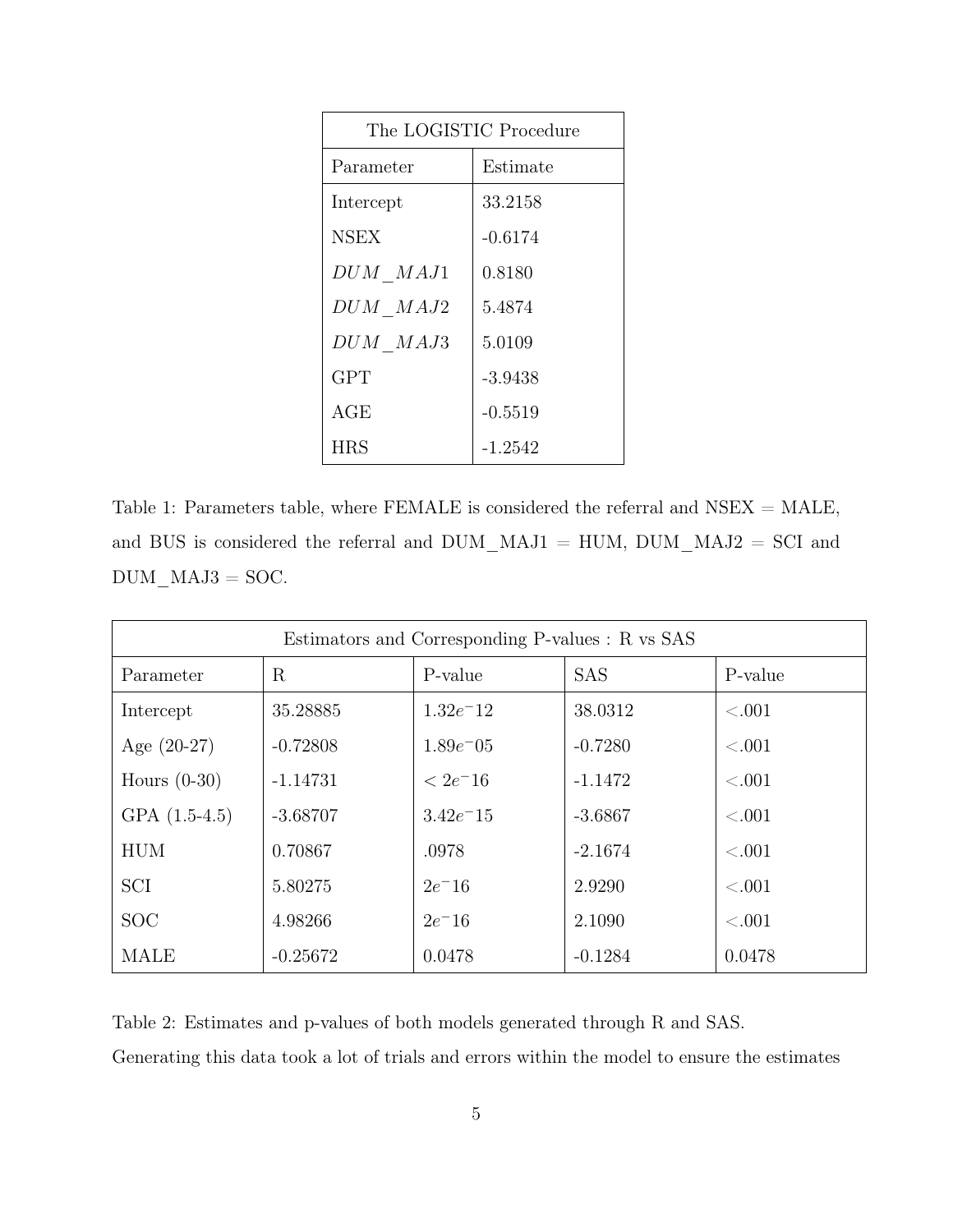were close enough to the estimates in the parameter estimate table, and that the model considered a fair amount of the variables to be significant. Through software such as R and SAS, I was able to determine which variables had the most significant impact on the model by looking at its corresponding p-value. If its p-value is very close to 0, then the variable is significant and should remain in the model, but if the p-value is closer to 1, then it should be removed from the model to make it stronger. Please refer to Table 2 for the p-values of each variable generated in R and SAS. I uploaded the same exact dataset to both R and SAS and generated linear models in both to compare. Each of the model's estimates were the same except for the estimates of the categorical variables, which you will notice are slightly different. Refer to Table 2 for a comparison of estimates generated through R and SAS. The discrepancy isn't obvious, but after experimentation between the models, I chose to include the estimates generated through R because the values were closer to those of the estimate table, which was essential. Once I was satisfied with this decision, I exported the data as an Excel file which made the dataset easier to read and interpret. Through pivot tables created in Excel, I discovered an idea as to how I could organize the data to make the decisionmaking aspect of the model more simple. For example, variables that had a wide range of data contained in them such as age or hours of work per week, I grouped into buckets to cut down decision-making options. To my surprise, the model was stronger without buckets, so I decided to keep the data the way it initially was. It was discovered that existing clients who are credit card users within the dataset did not work more than 14 hours per week, had a GPA that is less than a 3.0, and had a major in either Science or Social Science. These three variables were considered most significant within the models generated through R and SAS due to their very small p-values, and this was later confirmed through BigML as well. These three attributes affected the logistic regression model (Equation 1) most, hence making the strongest model for the project.

BigML is a cloud-based predictive analytics software that creates a visualization of the pos-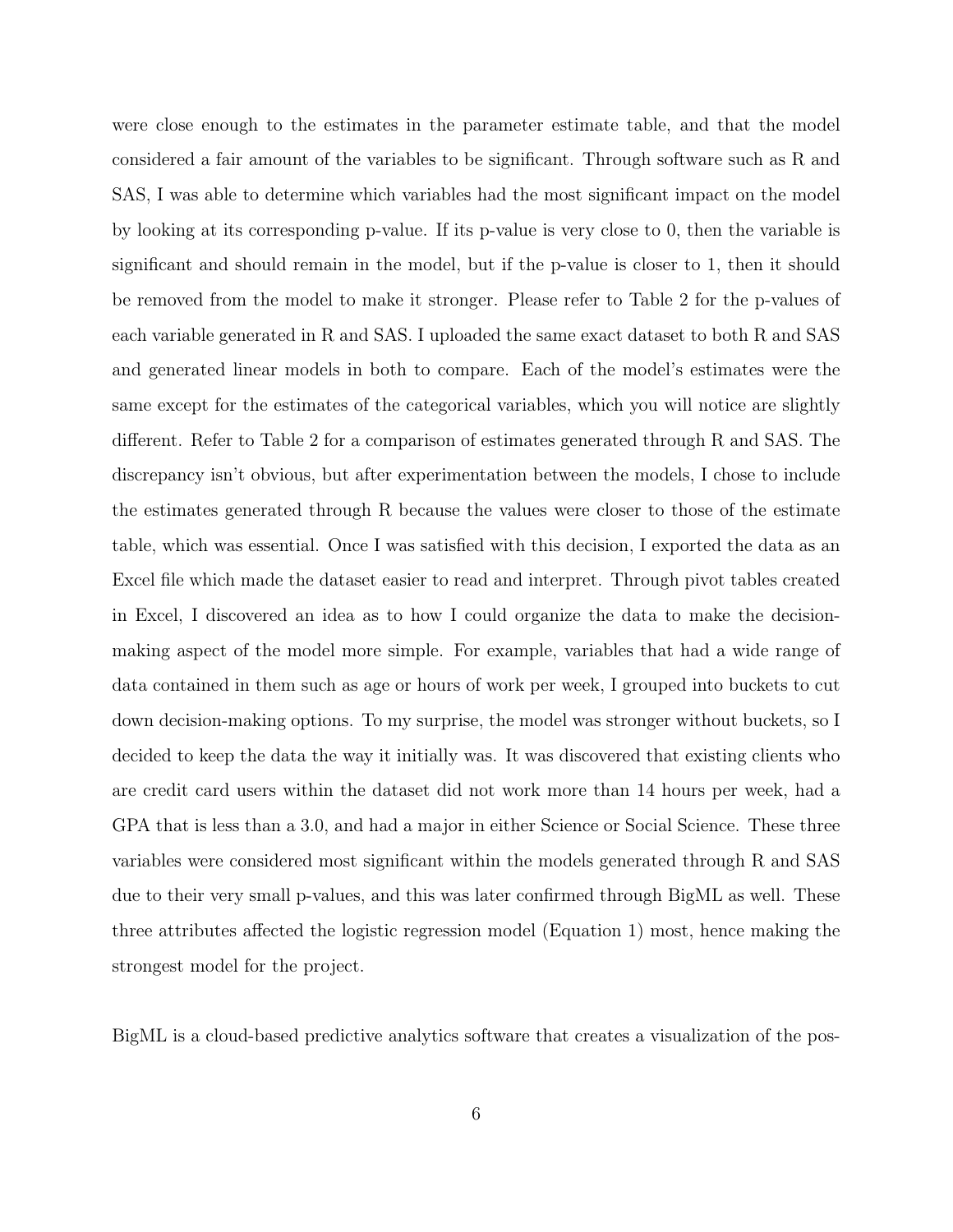

<span id="page-8-0"></span>Figure 1: Screenshot of the tree diagram for the generated dataset that was generated through BigML. The bold path that leads to a green dot is the path that the model took in order to predict a specific group of customers as a "1." The individual steps that were taken in that exact instance are shown in the far right upper corner.

sible scenarios and outcomes within a dataset, utilizing the method of a tree diagram. This visually helps in understanding the process of the requirements a customer must meet in order to be predicted as more likely to sign up for a credit card while following a tree of decisions and predicted outcomes (1: customer will most likely sign up for a credit card, and 0: customer will most likely not sign up for a credit card). Please refer to Figure [1](#page-8-0) to see a tree diagram of the generated dataset using BigML. This software also includes a model summary report, which behaves similarly to a summary in R and SAS, but instead of a numeric value to indicate the significance of the variable, it displays a bar chart. Each bar represents the percentage of the predictor variable being used within the model's decisionmaking, thus allowing for interpretation as to which predictor variables are more/less likely to influence the binary response. The variable with the most significant percentage will have the largest bar, thus influencing the model with higher significance than the variables that follow with smaller percentages. Please refer to Figure [2](#page-9-0) for a screenshot of the summary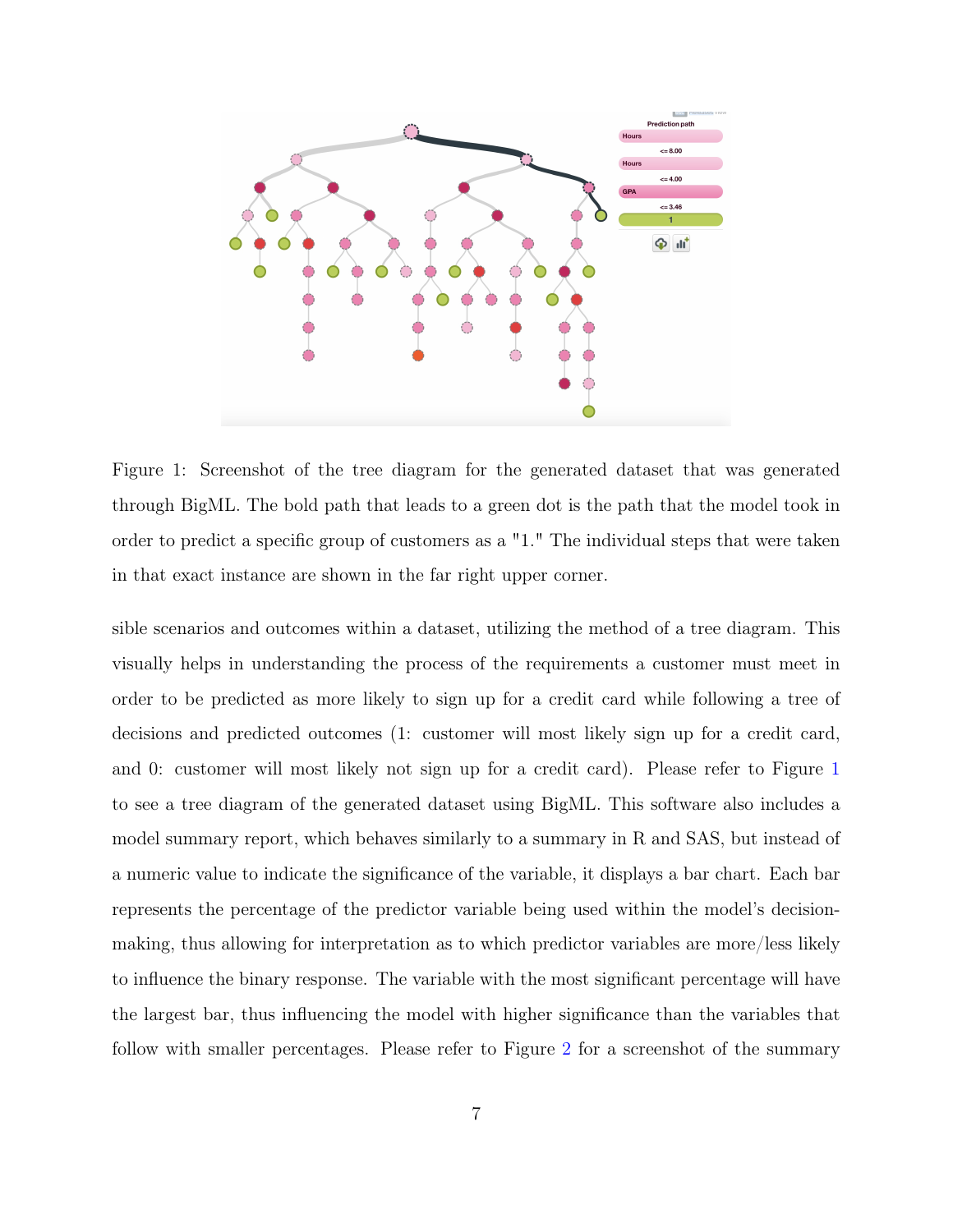

<span id="page-9-0"></span>Figure 2: Screenshot of the summary report for generated dataset generated through BigML.

report generated through BigML. It was concluded that the amount of hours spent working per week, GPA and major were most significant within the decision-making of the model. Additionally, BigML can split the dataset into "test/training" datasets, meaning it separates 80% of data as the "test" and 20% of the data as the "training," and then it runs an evaluation against both of the models. This process provides honest assessments of the performance of the predictive model. The evaluation includes an accuracy percentage, which is determined by precision and recall and allows for interpretation as to how strong the model is, or how accurately it can predict outcomes. Precision is defined by the number of true positives over the total number of positive predictions, and recall is defined by the number of true positives over the number of positive instances. The number of false positives, false negatives, true positives and true negatives, logistic regression graphs, etc. are also given through the evaluation.

It was not surprising that the model had a very high accuracy percentage considering this data was generated using very accurate numbers from a textbook. Within the model, the precision percentage was a 91.5% and the recall percentage was a 90.8%, meaning that the model had a meager count of false positives and negatives, hence the model was more correct than incorrect while deciding whether or not a customer would sign up for a credit card. The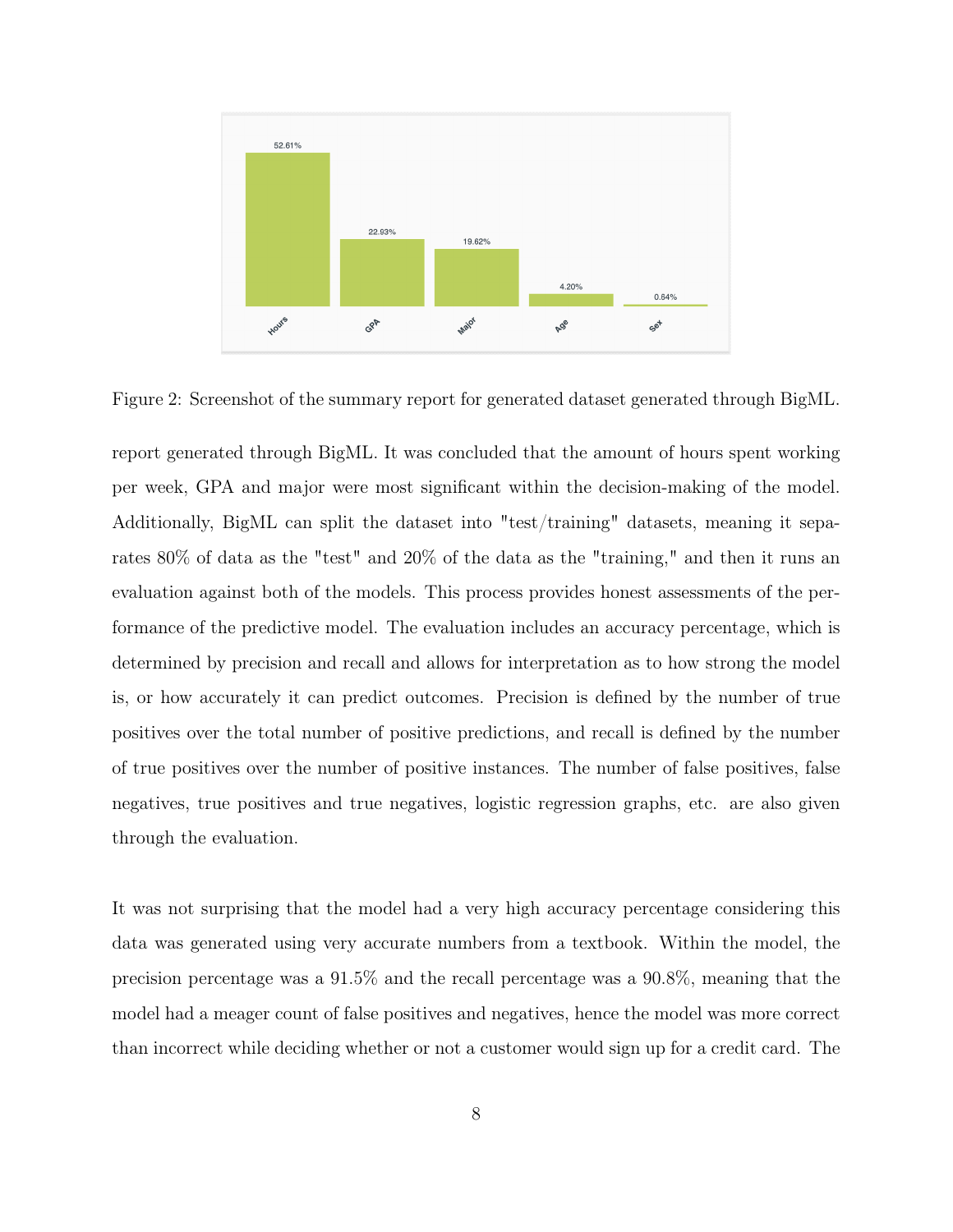dataset can later be downloaded as a batch file through Excel, in which all 1000 observations and predictions can be viewed. In conclusion, if this dataset was obtained from an actual bank and they wanted to better understand which customers were more likely to sign up for a credit card, I would recommend that they pay close attention to the customers who work 14 hours per week, have a GPA that is less than a 3.0, and a major in either Science or Social Science.

#### 4 Real-Life Application and Results

The real-life dataset from a Portuguese bank was available to the public and included a heavy amount of data, which is why I decided to use it for the real-life application part of my research. This dataset contains 45,211 observations and has a total of 17 parameters. There are seven quantitative variables including age, balance, day, duration, campaign, pdays and previous, and nine categorical variables including job, marital, education, default, housing, loan, contact, month and poutcome, and the binary response is whether or not a customer should be issued a checking account. Refer to Table 3 to see the statistics of the quantitative variables including the mean and standard deviations of each of the seven variables. This dataset is not only a lot larger than the dataset I previously generated, but there's a lot more variability due to the fact that it is real-life data. Hence it will be a lot more challenging to analyze. Although the two datasets are very different, similar analysis procedures took place when determining the binary response.

|                                           |  |                                 | Age Balance Day Duration Campaign Pdays Previous |             |      |
|-------------------------------------------|--|---------------------------------|--------------------------------------------------|-------------|------|
|                                           |  | Mean 41.17 1422.66 15.92 263.96 |                                                  | 2.79 39.77  | 0.54 |
| Standard Deviation $10.58$ 3009.64 $8.25$ |  | 259.86                          |                                                  | 3.11 100.12 | 1.69 |

Table 3: Means and standard deviations of each of the seven quantitative variables in the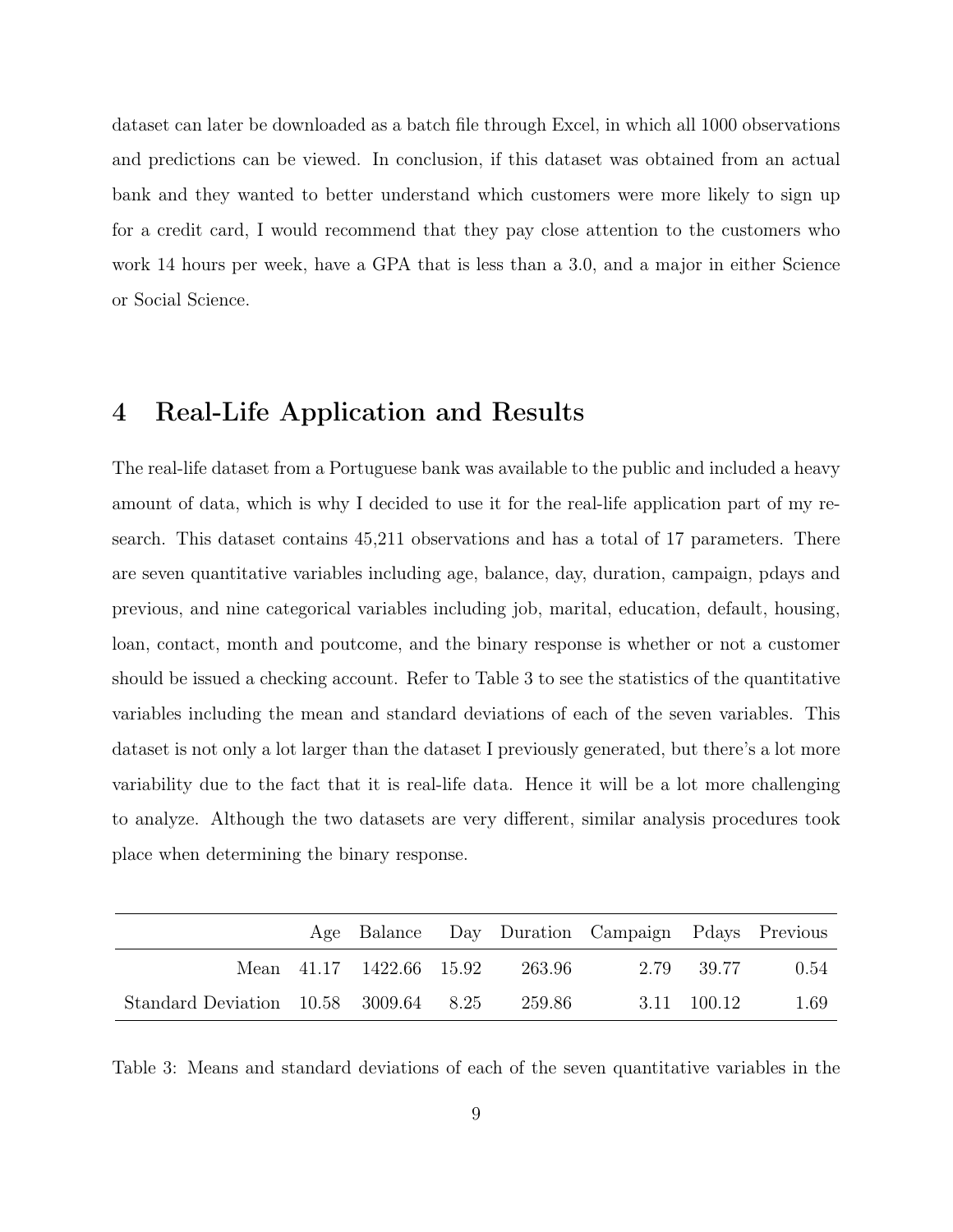Portuguese bank dataset.

At first, I went through all of the attributes in the dataset to make sure I understood what each meant. After eliminating the attributes I did not find useful, I also eliminated the ones I found to be insignificant in the decision-making of the model. The main goal was to reduce the number of variables considering there was a very large amount of them and identify the more significant ones. I was able to eliminate a total of four, which brought the count of predictor variables down to twelve.

Due to the increased amount of quantitative variables in this dataset in comparison to my generated dataset, I had to take a different approach. I decided to implement a new statistical technique called Principal Component Analysis (PCA), a dimension-reduction tool that uses an orthogonal transformation to convert a set of observations of possibly correlated variables into a set of values of linearly uncorrelated variables, called principal components, or PCs [\(Johnson & Wichern,](#page-17-1) [2007\)](#page-17-1). This technique is specifically used for reducing the number of quantitative variables only, in which my dataset has a total of seven. PCA allows one to express the data matrix in a new coordinate system (i.e. defining new variables as linear combinations of the originals) in which the variables are uncorrelated and arranged in order of 'importance' in the sense of observed variance. This new coordinate system is given by an orthonormal basis of eigenvectors of the correlation matrix, and the dimension reduction is accomplished by projecting onto the top eigenspace. The process of PCA included turning each quantitative variable into a PC, and I then used the PCs to generate another regression model by using the set of generated eigenvectors as the 'transformed' estimators in each PC for my predictor variables, along with the categorical variables and binary response. If I chose to make the regression model using all seven PCs, no information about the data would be lost or omitted, which would defeat the purpose of this technique – to reduce the number of variables. This is done by looking at the cumulative proportion,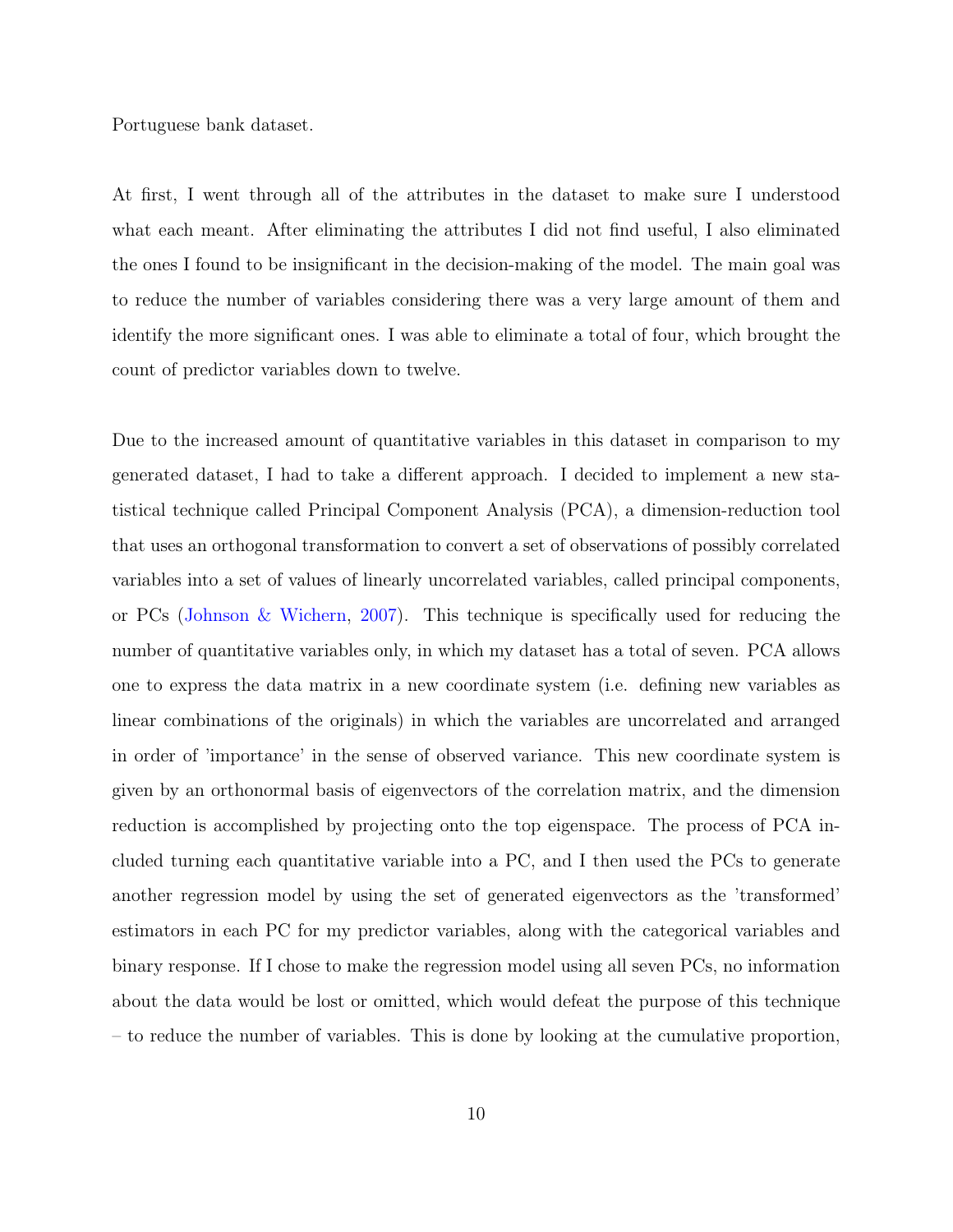which is the amount of the information being used in the dataset. The number of PCs used depends on the cumulative proportion, in which generally speaking, it is considered "good" to lose around 20% of the data, so the cumulative proportion should be approximately .80 [\(Johnson & Wichern,](#page-17-1) [2007\)](#page-17-1). Based off this idea, my first thought was to use five PCs, but it was discovered that too much data was omitted, so it wasn't clear which PCs were significant in the model. I then decided to increase the number of PCs to six, which made the cumulative proportion about .94 (meaning 6% of the data was omitted), and this allowed for more clarity in terms of which variables were more significant in the model. Please refer to Figure [3](#page-12-0) for a list of coefficients and corresponding cumulative proportions of the five PCs. Although I was only able to eliminate one of the quantitative variables, this still contributed to reducing the number of variables, which satisfied the goal.

| <b>Eigenvalues of the Correlation Matrix</b> |                   |                   |            |                   |  |
|----------------------------------------------|-------------------|-------------------|------------|-------------------|--|
|                                              | <b>Eigenvalue</b> | <b>Difference</b> | Proportion | <b>Cumulative</b> |  |
| 1                                            | 1.63401450        | 0.49913921        | 0.2334     | 0.2334            |  |
| 2                                            | 1.13487529        | 0.04922252        | 0.1621     | 0.3956            |  |
| 3                                            | 1.08565277        | 0.10839297        | 0.1551     | 0.5506            |  |
| 4                                            | 0.97725980        | 0.06192206        | 0.1396     | 0.6903            |  |
| 5                                            | 0.91533774        |                   | 0.1308     | 0.8210            |  |

<span id="page-12-0"></span>Figure 3: Screenshot of the eigenvalues and their corresponding cumulative proportions generated through SAS.

I implemented the PCA function in both R and SAS to compare the strength of the models using each of the eigenvectors that the software generated, and I realized the model became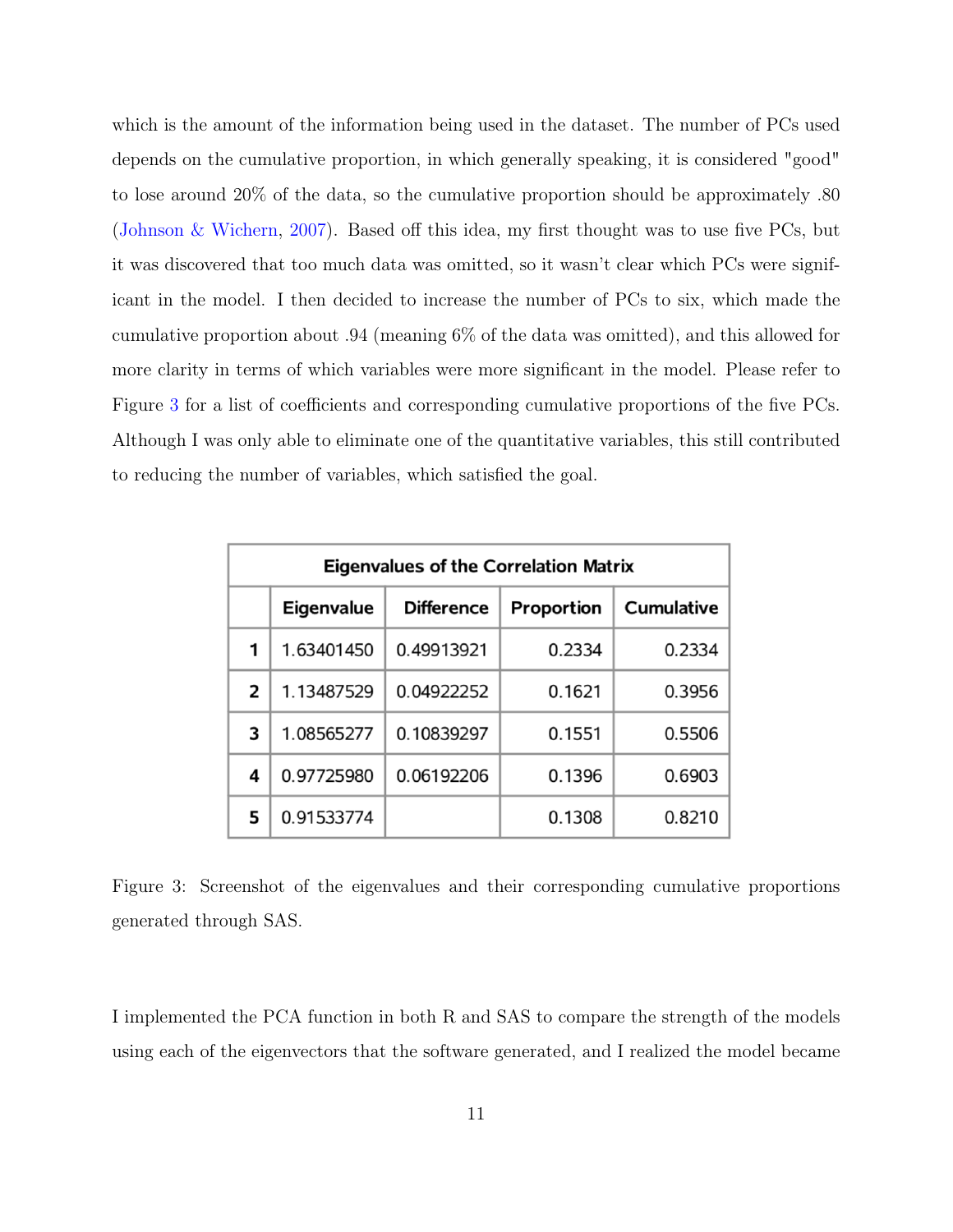

<span id="page-13-0"></span>Figure 4: Screenshot of the tree diagram for the Portuguese bank dataset generated through BigML.

stronger when using the SAS eigenvectors. Again, the reasoning behind this discrepancy isn't clear. It is possible that it could be because R has multiple PCA methods without any original code behind the function provided, whereas SAS only has one method and allows users to see the process behind the original code, making it more detailed and clear as to how these eigenvectors are being generated. SAS is also a paid software whereas R is not, so some might argue the software is stronger in some aspects due to this. Although there wasn't much variable reduction, PCA still helped in eliminating at least one of the quantitative variables. It was discovered that components, or PCs 4, 6, and 1 were the strongest factors in the model. This helped in understanding why the model wasn't clear in variable significance when there were only five  $PCs$  – considering  $PC6$  is such a significant variable, it is crucial to have it in the model.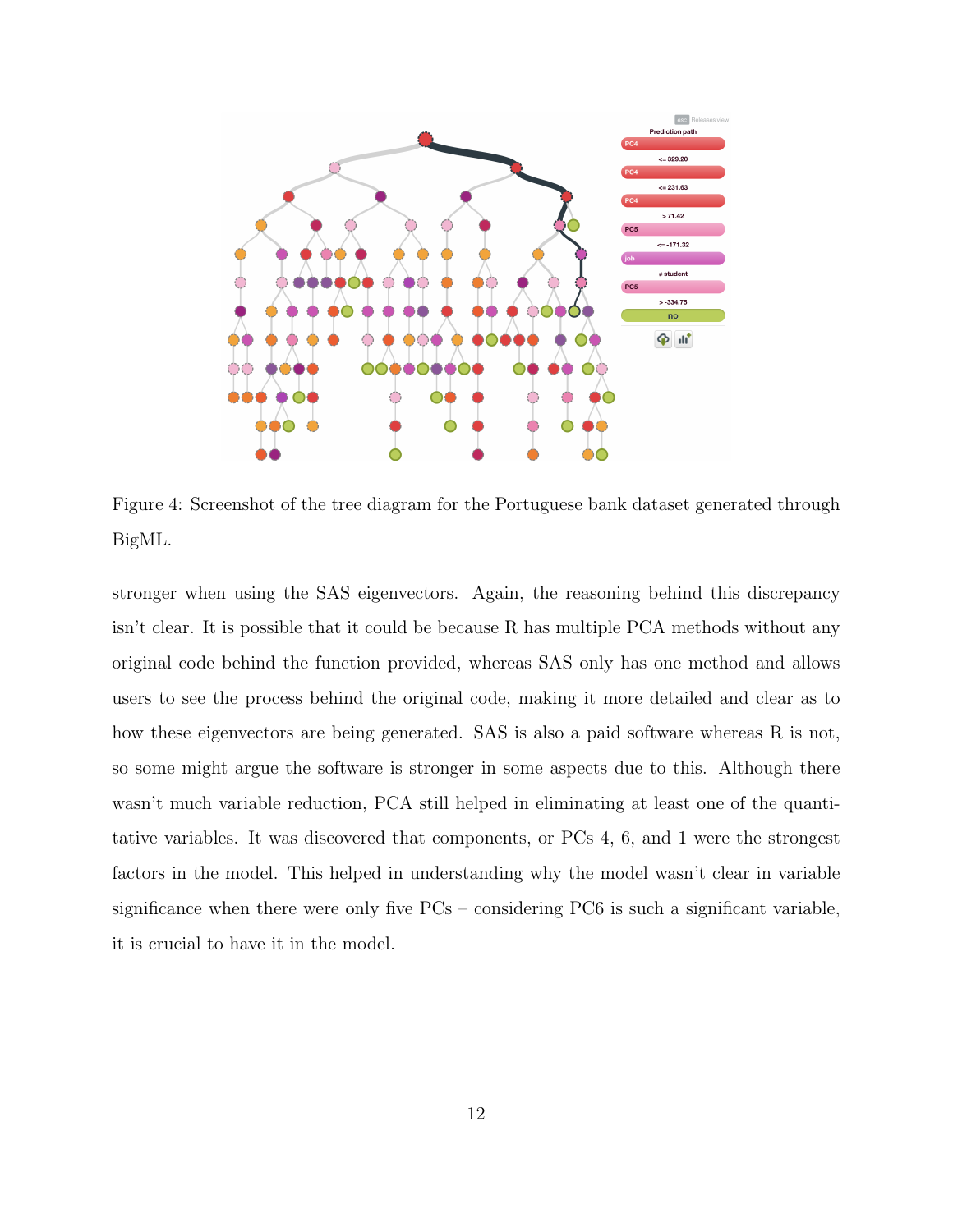

<span id="page-14-0"></span>Figure 5: One of the many graphs SAS provides within its Procomp procedure. The variables closer to the center (closer to 0) have more significance in rotating the variable space.

Once I finished the analysis procedures for reducing the number of variables, I uploaded the manipulated dataset (the dataset including the PCs) to BigML. The results find that balance, age, and job are most significant in banking and finance decision-making when pertaining to this particular real-life application. The summary report in BigML (refer to Figure [6\)](#page-15-0) showed that PC4, PC6, PC1, and job were the most significant variables in the decision-making of the model (each of these variables also had the smallest p-values). This also confirmed the reasoning behind why the tree diagram in Figure [4](#page-13-0) uses the following PCc as its first determining factors when evaluating the likeliness of a customer being issued a credit card (as seen in the bold path). SAS showed that each of the PCs used quantitative variables, balance and age most in determining the rotated variable space. This is visually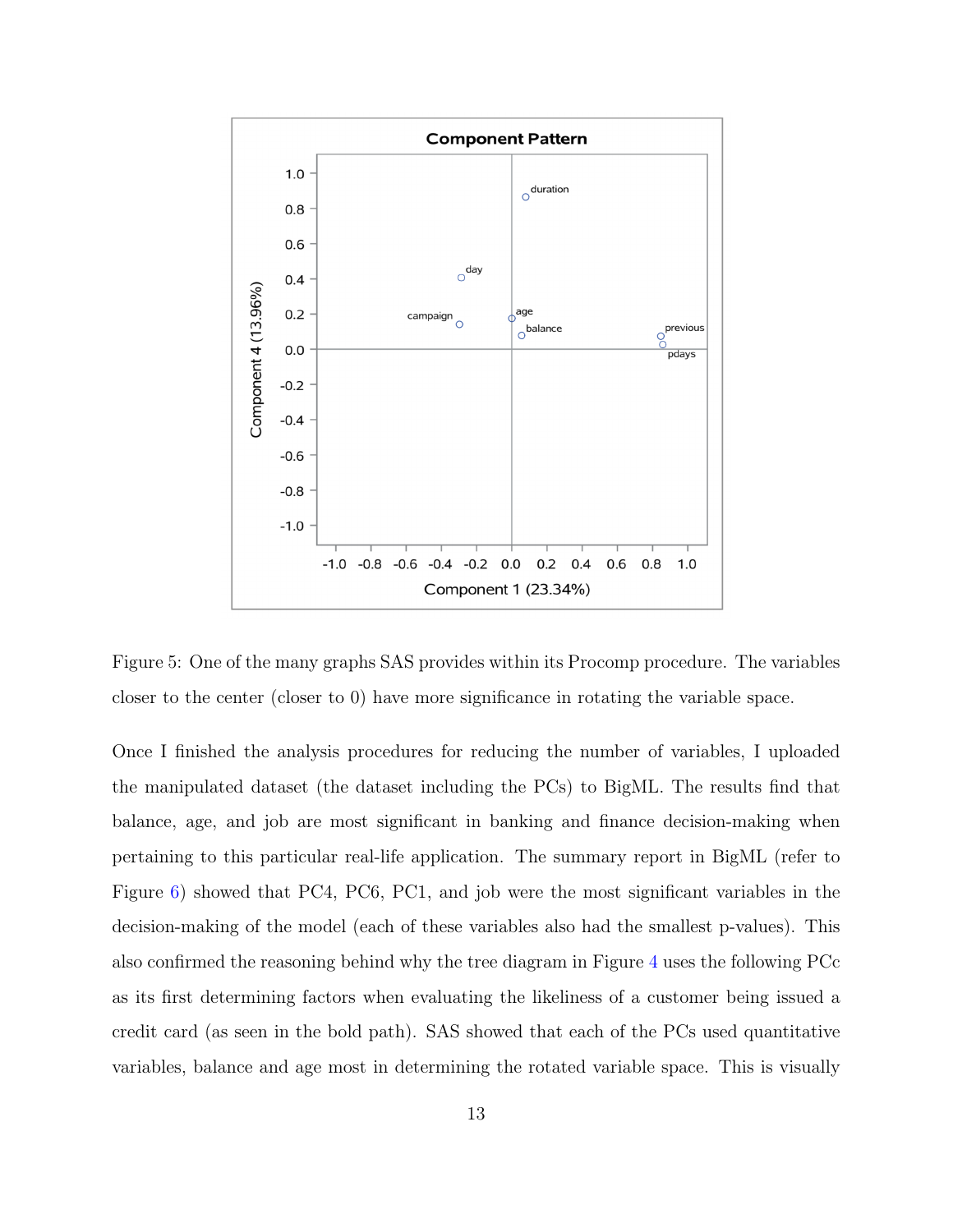

<span id="page-15-0"></span>Figure 6: Screenshot of the summary report for the Portuguese bank dataset generated through BigML.

demonstrated in Figure [5,](#page-14-0) which is the orthogonal variable space of PC4 and PC1, for those two variables are the closest to the center, meaning their p-values are closest to 0. Thus, balance, age, and job are the most influential variables in the model respectively. I uploaded both the raw dataset and the manipulated dataset to BigML to compare results, and the evaluation showed that both accuracy percentages were relatively high, but the accuracy percentage for the manipulated dataset was slightly lower. This was expected because although the model was stronger using the PCs, some data was still omitted in the process. In conclusion, if this bank in Portugal wished to promote the issue of a checking account to their clients, I would recommend they ask their clients who work in management, are 33-38 years in age and their balance is equal to or greater than \$3,000.

#### 5 Conclusion and Future Results

Throughout my research, I learned how to simulate my own data and analyze it, and I also learned how to analyze data from a real-life application. During this process I learned how to create a regression model, consider which variables in action and learn in depth how to use three reliable statistical techniques to make the model stronger. I would recommend each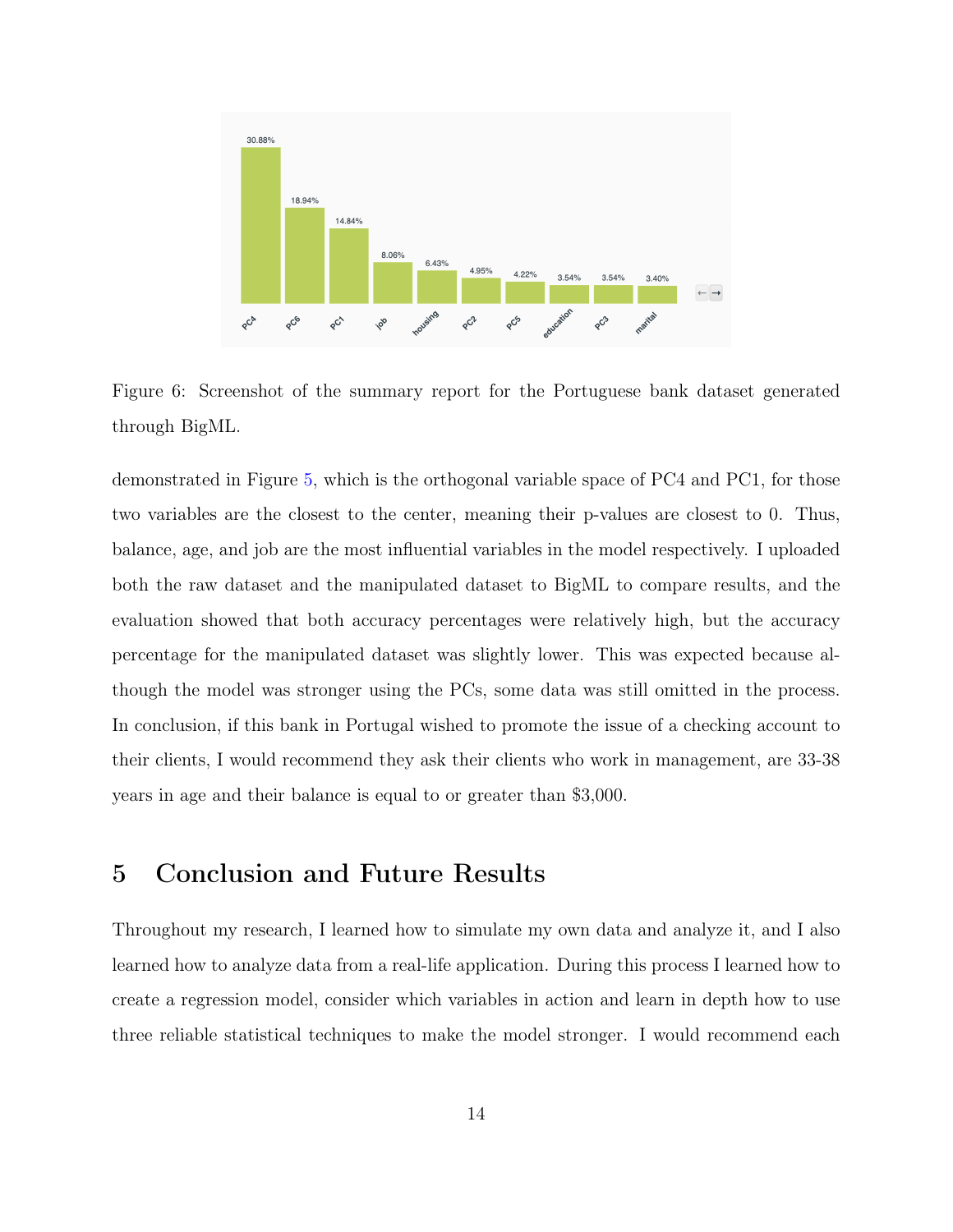of these techniques to anyone trying to analyze a dataset, regardless of its sizes, although I would not recommend using PCA specifically if the dataset does not hold more than six quantitative variables. Each of these techniques contributed to helping me understand the significance of a variable, and how much that can affect the overall regression model.

During this process, there was some discrepancy between R and SAS output when it came to the estimators of the categorical variables. R output generated estimators that were a lot more similar to the original parameter estimate table, which was what we wanted to happen, while SAS output generated values that were some-what off. There was also some discrepancy between the PCA functions in both software, where SAS is known to have a stronger and more detailed method behind its function. A good idea for future results would be to investigate the exact reasoning behind the discrepancy in software. I believe it is critical to understand which software is stronger during which functions while implementing predictive analytics. I also noticed that every time I generated a new test/training in BigML for my manipulated dataset, the accuracy percentage would be either slightly higher or slightly lower. As explained previously, it was not surprising to receive a lower accuracy percentage, but it is a little more concerning to see a higher accuracy percentage, although the difference is very small. An excellent way to further investigate this in the future would be to regenerate a training/test one hundred or so times and find an accurate confidence interval to better interpret this accuracy percentage.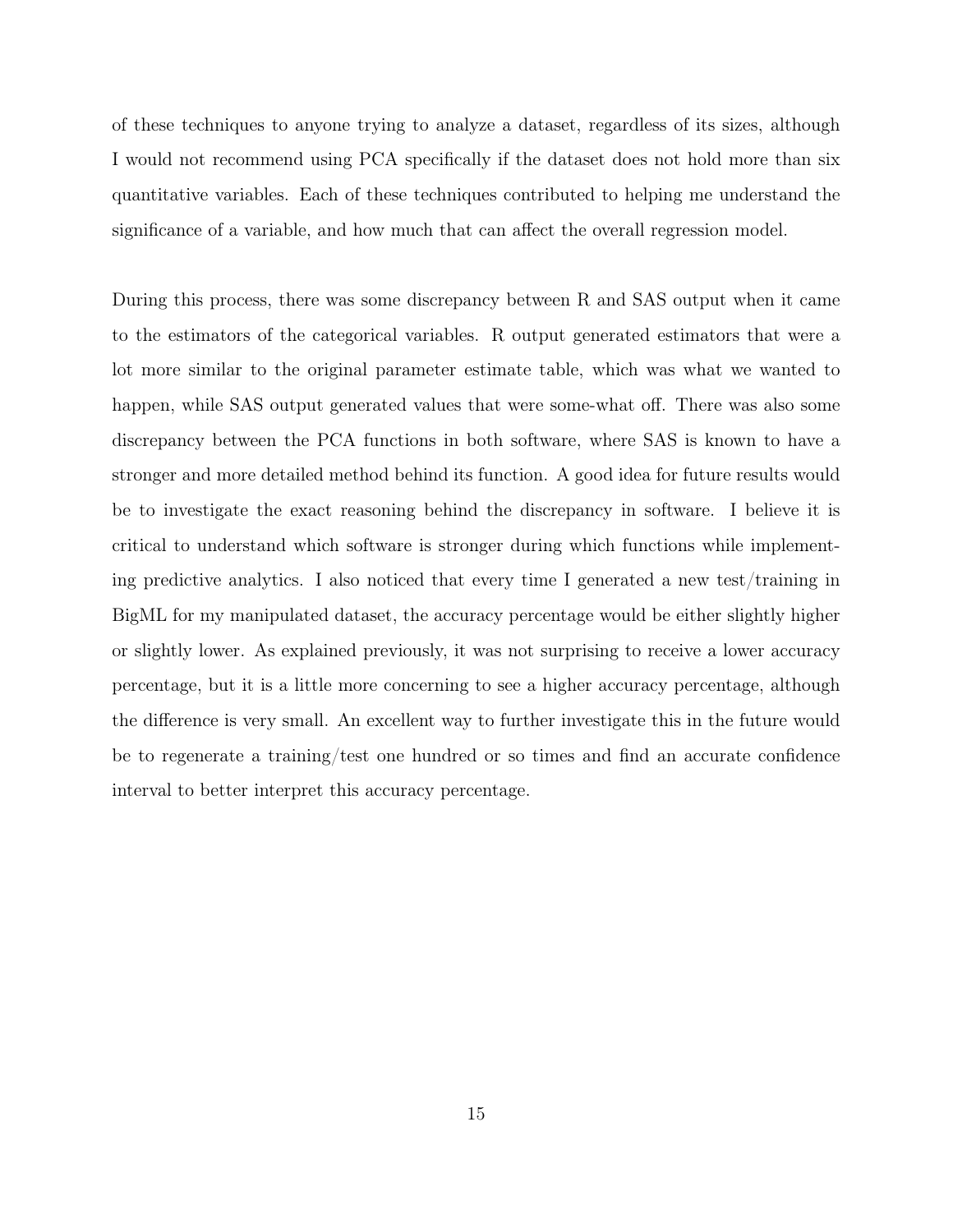#### References

- <span id="page-17-3"></span>Agresti, A. (2007). An introduction to categorical data analysis. Hoboken, New Jersey: John Wiley & Sons, Inc.
- <span id="page-17-1"></span>Johnson, R. A., & Wichern, D. W. (2007). Applied multivariate statistical analysis, sixth edition. Upper Saddle River, New Jersey: Pearson Education, Inc.
- <span id="page-17-2"></span><span id="page-17-0"></span>Siegel, E. (2016). Predictive analytics. Hoboken, New Jersey: John Wiley & Sons, Inc.
- Tan, P., Steinbach, M., & Kumar, V. (2006). Introduction to data mining. Boston, MA: Pearson Education, Inc.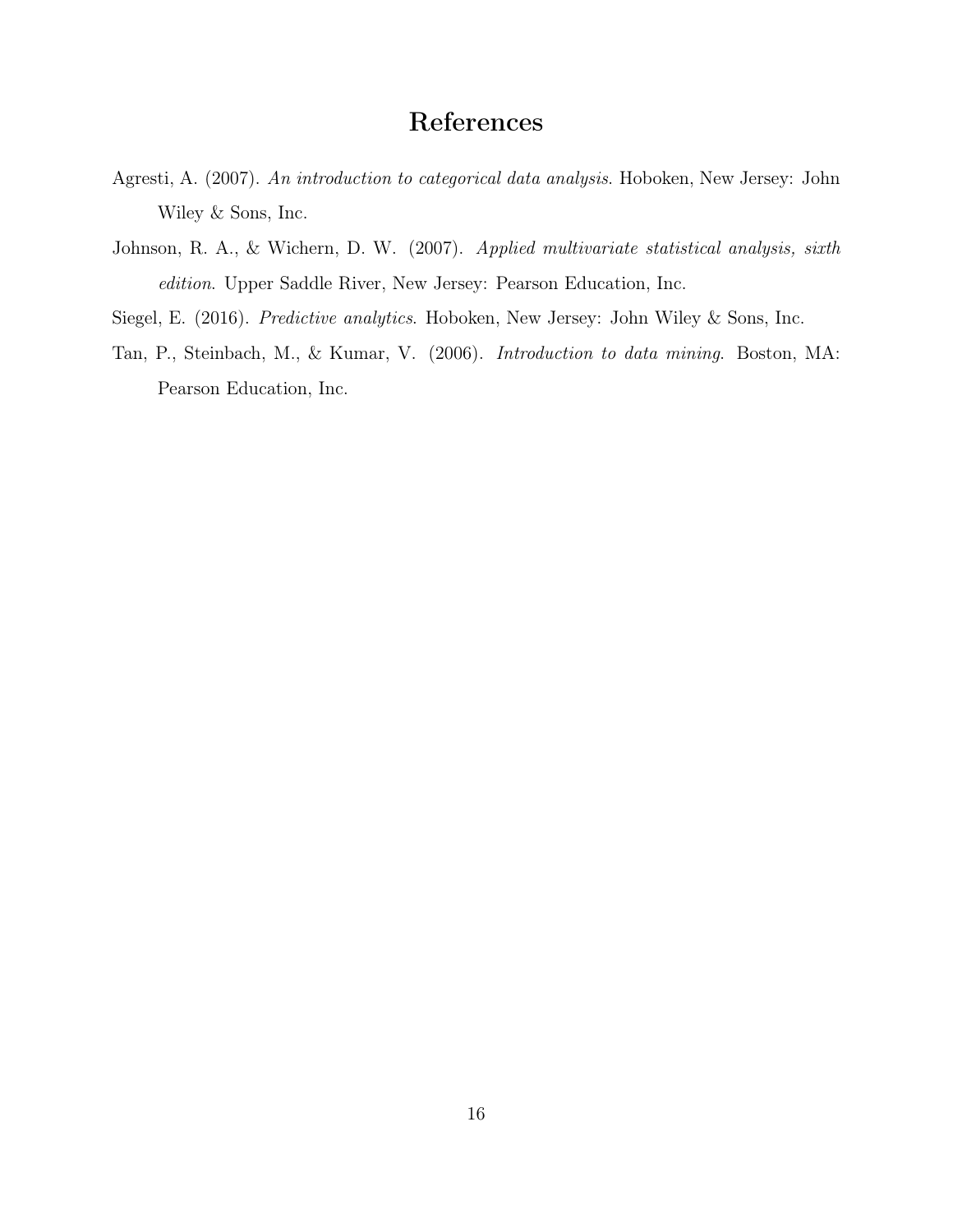## Appendix Main R code

```
z = 2.657e+01 + -1.234e-7*x1 + 4.374e-08*x2 + -1.146e-06*x3 + 5.462e-07*x4 + 1.619e-07*x5 + -4.106e-08*x3pr = 1/(1+exp(-z)) # probability obtained from logit function
total.cut <- cut(pr, c(0, 0.5, 1))total.count <- table(total.cut)
y =rbinom(100, 1, pr) # binary response variable
df = data.frame(y=y,x1=x1, x2=x2, x3=x3, x4=x4, x5=x5, x=x6) # Create a data frame structure
glm(y^{\sim}x1+x2+x3+x4+x5+x6,data=df,family='binomial')Bank <- read.csv("~/Desktop/Senior '18/Honors Thesis/Part II 2018/Bank.txt", sep=";")
mod <- glm(y~age+balance+campaign+contact+day+default+duration+education+housing+job+loan+marita
summary(mod)
Qvar = Bank[c("age","balance","day","duration","campaign","pdays","previous")]
#Mean <- as.numeric(apply(Qvar,2,mean))
#StandardDeviation <- as.numeric(apply(Qvar,2,sd))
#library(xtable)
#print(xtable(rbind(Mean,StandardDeviation),digits=2))
prcomp(Qvar)
library(FactoMineR)
PCAName=PCA(Qvar)
PCAName$var #for the betas
#using SAS eigenvectors
PC1 = .000508*Bank$age+.042574*Bank$balance+-.223982*Bank$day+.062709*Bank$duration+-.233727*Ban
PC2 = -.165040*Bank$age+-.080778*Bank$balance+.584159*Bank$day+-.361582*Bank$duration+.624431*BaPC3 = .673358*Bank$age+.694411*Bank$balance+.028128*Bank$day+-.230598*Bank$durrent@druation+.099304*Bank$PC4 = .0178661*Bank$age+.078178*Bank$balance+.409640*Bank$day+.876043*Bank$duration+.143047*Bank$PC5 = .693790*Bank$age+-.706073*Bank$balance+-.067857*Bank$day+-.065448*Bank$duration+.095881*Ba
PC6 = -.077848*Bank$age+-.066114*Bank$balance+-.658714*Bank$day+.200538*Bank$duration+.717913*Ba
#PC7 = .005079*Bank$age+.020836*Bank$balance+.038555*Bank$day+.014183*Bank$duration+.023258*Bank$campaign+.709853*Bank$pdays+-.702439*Bank$previous
SASData = data.frame(PC1=PC1, PC2=PC2, PC3=PC3, PC4=PC4, PC5=PC5, PC6=PC6, Bank[c("y", "contact",
```
SASmod2 <- glm(y~PC1+PC2+PC3+PC4+PC5+PC6+education+housing+job+loan+marital,data=SASData,family= summary(SASmod2)

write.csv(Bank, file="RAWPortugueseBankData.csv")